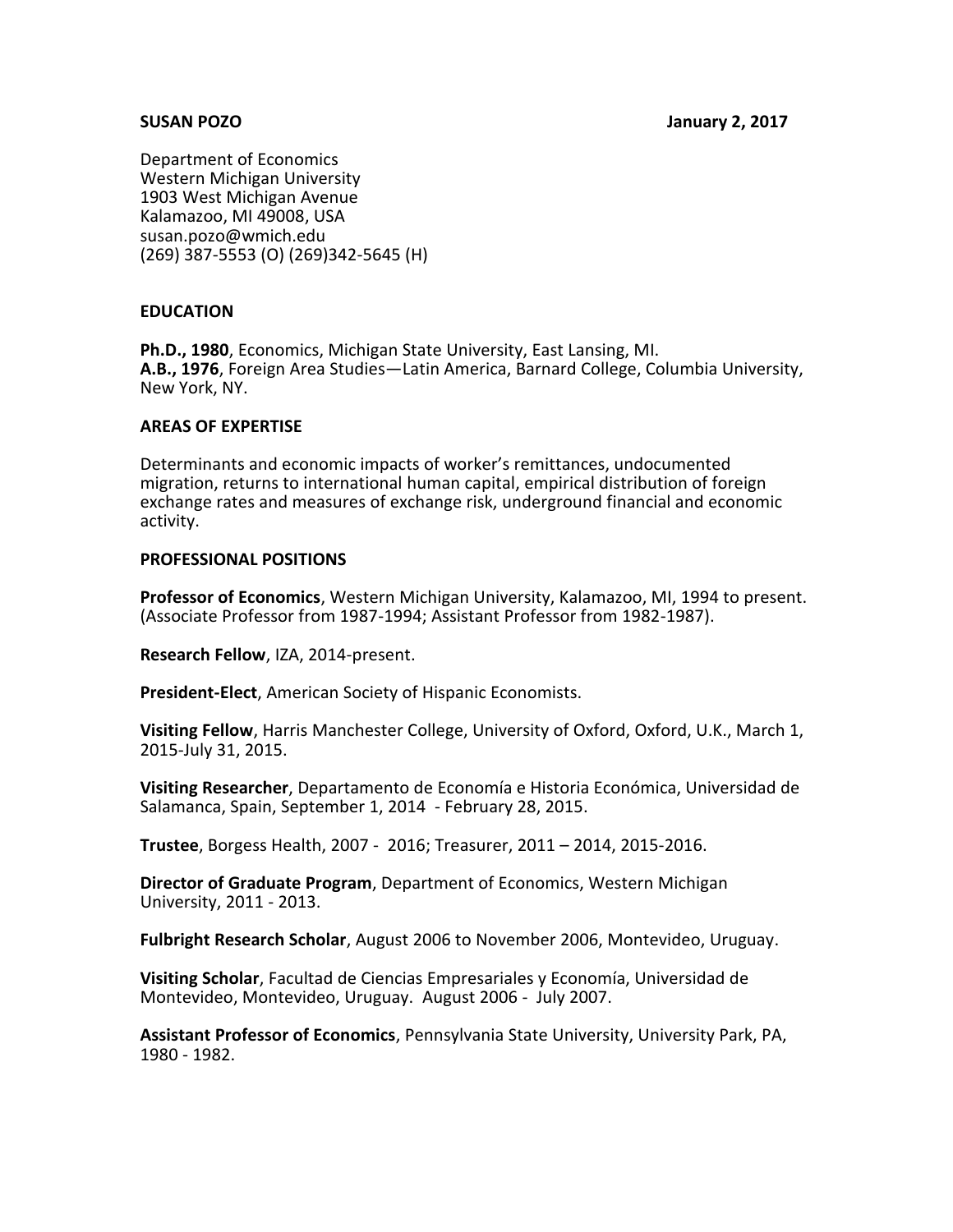# **PUBLICATIONS**

**2017. "**Assessing the Effectiveness of Pay-to-Go Policies: Evidence from Spain's Voluntary Return Program," (with Catalina Amuedo-Dorantes), *International Migration Review*, forthcoming.

**2017.** "Immigration and Housing: A Spatial Econometric Analysis" (with Abeba Mussa and Uwaoma G. Nwaogu), *Journal of Housing Economics*, forthcoming, DOI: 10.1016/j.jhe.2017.01.002.

**2015.** "Immigration Enforcement, Parent-child Separations and Intent to Remigrate by Central American Deportees**," (**with Catalina Amuedo-Dorantes and Thitima Puttitanun) *Demography*, 52 (6): 1825–1851.

**2015.** "The Impact of the Recession on the Wealth of Older Immigrant and Native Households in the United States," (with Catalina Amuedo-Dorantes), *IZA Journal of Labor Policy*, 4 (6) March 2015.

**2015.** "On the Consequences of Increased Immigration Enforcement" (with Catalina Amuedo-Dorantes) *The Minority Report*, Issue 7, Winter 2015.

**2015**. "Comentario al artículo: El impacto de la Gran Recesión sobre los migrantes Dominicanos," *Ciencia y Sociedad*, 40(3): 563-566.

**2014** "Regional Studies: Latin America/Caribbean," (with Catalina Amuedo-Dorantes) *Handbook on the Economics of International Migration*, edit by Barry Chiswick and Paul Miller, North Holland, Elsevier, 2014.

**2014.** "On the Intended and Unintended Consequences of Enhanced Border and Interior Immigration Enforcement: Evidence from Deportees." (with Catalina Amuedo-Dorantes) *Demography*. Vol. 51, Issue 6, pp. 2255-2279. DOI: 10.1007/s13524-014- 0340-7.

**2014.** "Women and men with international experience earn 5 and 2.5 percent more than their U.S.-born counterparts with none," *USApp– American Politics and Policy, London School of Economics.* http://bit.ly/WJpOn4.

**2014.** "Does the U.S. Labor Market Reward International Experience?" *American Economic Review*, 104 (3): 250-254.

**2014. "**Remittance Income Uncertainty and Asset Accumulation." (with Catalina Amuedo-Dorantes) *IZA Journal of Labor & Development.* Vol 3, March 2014.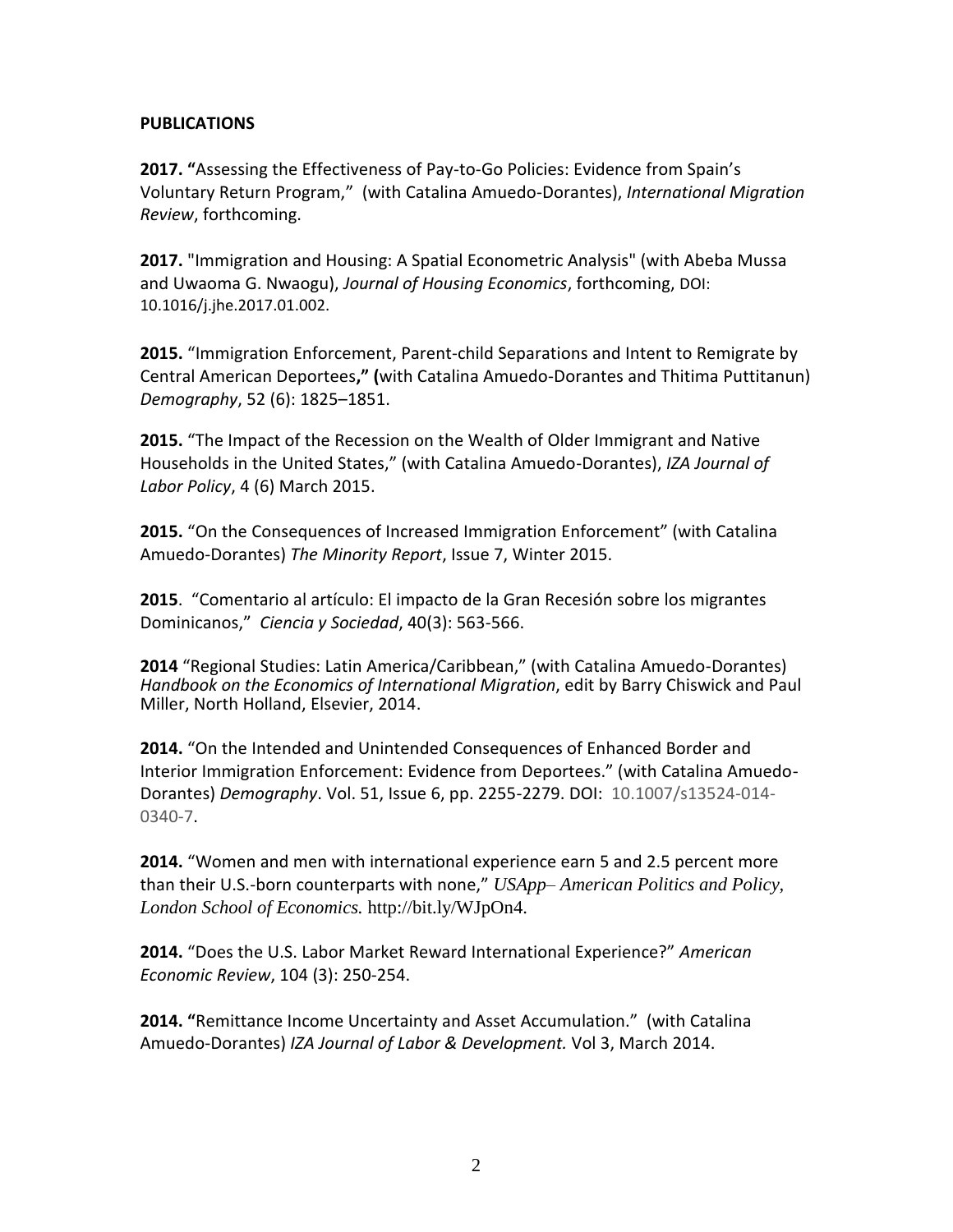**2013**. "Remittances and Portfolio Values: An Inquiry using Immigrants from Africa, Europe, and the Americas."(with Catalina Amuedo-Dorantes), *World Development*, 41(1): 83-95.

**2013** "Return Migration Polices" (with Juan Carlos Bolanos) *Hispanic Economic Outlook*, November.

**2013** "Economics Development Stategies in the Dominican Republic," (with José R. Sánchez-Fung and Amelia Santos-Paulino) *Achieving Development Success: Strategies and Lessons from the Developing World*. Edited by Augustin Kwasi Fosu, Oxford University Press: 383-405.

**2012.** "Remittance Income Volatility and Labor Supply in Mexico," (with Catalina Amuedo-Dorantes), *Southern Economic Journal,* 79(2): 257-276.

**2012.** "An Inquiry into Remittances and Income Smoothing," (with Catalina Amuedo-Dorantes), *Perspectives on Global Development and Technology*, 11(2): 261-289.

**2012.** "International Labor Migration and Foreign Bank Penetration in Developing Economies," (with Rong Ma), *Journal of International Commerce, Economics and Policy,*  3(1): 1-17.

**2012 "**The importance of accounting for variability in remittance income," (with Catalina Amuedo-Dorantes) in *Handbook of Research Methods in Migration,* edited by Carlos Vargas-Silva, Cheltenham, UK: Edward Elgar: 430-448.

**2011.** "Remittances and Income-Smoothing," (with Catalina Amuedo-Dorantes), *American Economic Review*, 101(3): 582-587.

**2011.** "Exchange-Rate Volatility and Trade: A Semiparametric Approach," (with Debasri Mukherjee), *Applied Economics*, 43(13): 1617-1627.

**2011.** "New Evidence on the Role of Remittances on Healthcare Expenditures by Mexican Households," (with Catalina Amuedo-Dorantes), *Review of Economics of the Household*, 9(1): 69-98.

**2011.** "A Note on Modelling Economic Growth Determinants in the Dominican Republic," (with José R. Sánchez-Fung and Amelia U. Santos-Paulino), *Macroeconomics and Finance in Emerging Market Economies*, 4(1): 35-41.

**2010.** "Accounting for Remittance and Migration Effects on Children's Schooling," (with Catalina Amuedo-Dorantes), *World Development*, 38(12): 1747-1759.

**2010.** "Migration, Remittances, and Children's Schooling in Haiti," (with Catalina Amuedo-Dorantea and Annie Georges) *The ANNALS of the American Academy of*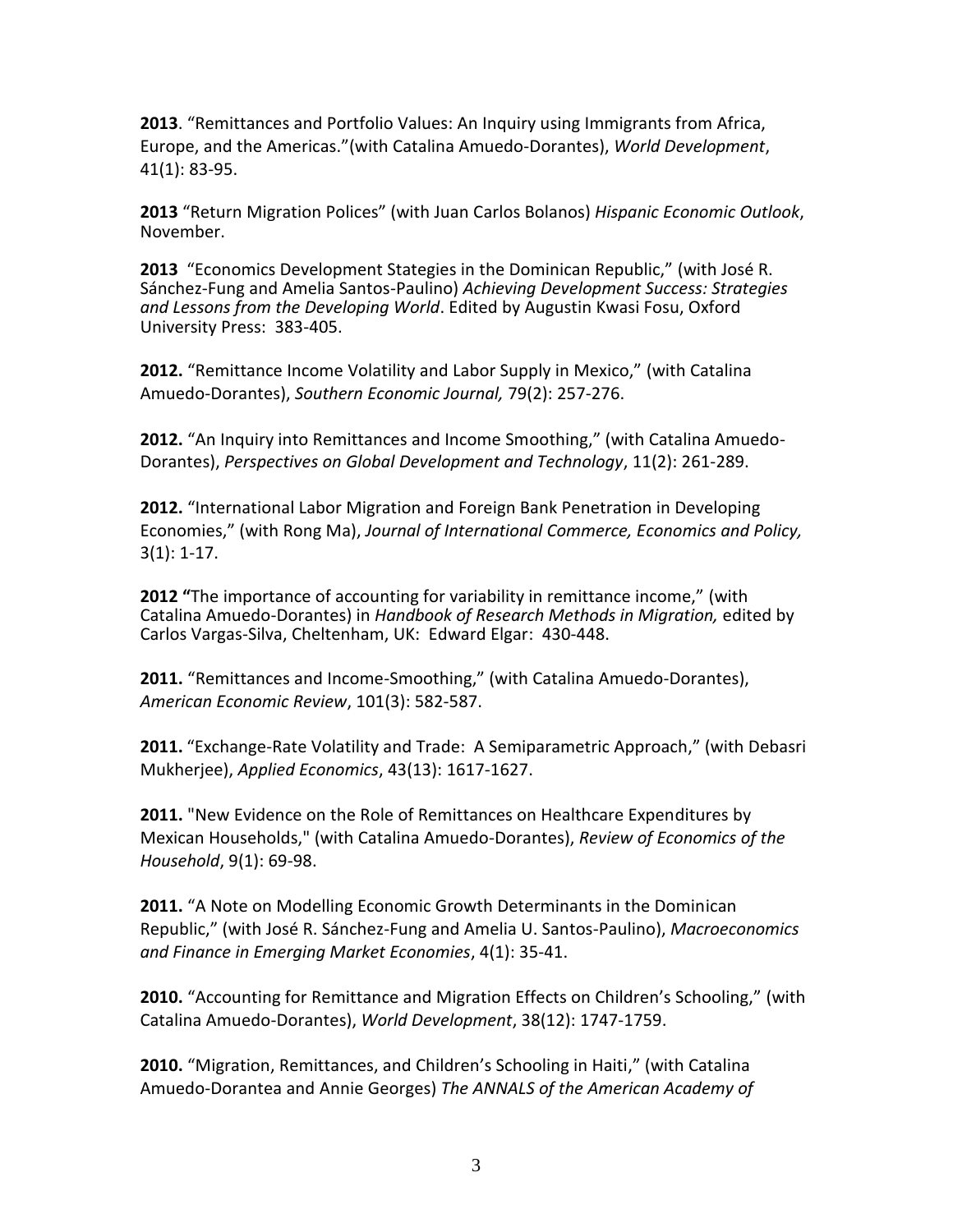*Political and Social Science*, Continental Divides: International Migration in the Americas*,* edited by Katharine M. Donato, Jonathan Hiskey, Jorge Durand and Douglas S. Massey, 630(1): 224-244. (Also translated and published in Spanish).

**2010.** "Remittances in Small Island Developing States." (with Catalina Amuedo-Dorantes and Carlos Vargas-Silva) *Journal of Development Studies*, 46(5): 941-960.

**2010.** "And What About the Family Back Home? *International* Migration and Happiness in Cuenca, Ecuador," (with Fernando Borraz and Maximo Rossi) *Journal of Business Strategies,* 27(1): 7-27.

**2010** " International Migration, Remittances and Economic Development," in *Globalization and International Development: Critical Issues of the 21st Centur*y, edited by Sisay Asefa, Kalamzoo, MI: W.E. Upjohn Institute for Employment Research, 2010.

**2009** "Remittances," *The Princeton Encyclopedia of the World Economy*, edited by K. Reinhert, R.S. Rajan, A.J. Glass and L.S. Davis, Princeton University Press.

**2008.** "Currency Crisis Contagion and the Identification of Transmission Channels," (with Fasika Haile), *International Review of Economics and Finance,* 17(4): 572-88.

**2008**. "Exchange Rates and U.S. Direct Investment into Latin America," (with Isabel Ruiz) *Journal of International Trade and Economic Development,* 17(3): 411-438.

**2007** "Remittances and Healthcare Expenditure Patterns of Populations in Origin Communities: Evidence from Mexico," (with Catalina Amuedo-Dornates and Tania Sainz) *Integration & Trade Journal,* 11: 159-184.

**2007** "Remittances in Uruguay," (with Fernando Borraz) *Revista de la Facultad de Ciencias Empresariales y Economía*, Universidad de Montevideo, 2007.

**2007** "Immigrants' Remittances," *Employment Research*, Vol 13, No.2, Kalamazoo, MI: W.E. Upjohn Institute for Employment Research: 1-3.

**2007** *Immigrants and their International Money Flows*, editor, MI: W.E. Upjohn Institute for Employment Research.

**2006**. "Do Remittances Decay with Emigrants' Foreign Residencies? Evidence from Mexican Migrants," (with Catalina Amuedo-Dorantes) *Well-being and Social Policy Journal/Bienestar y Política Social*, 2(2): 49-66.

**2006.** "Workers' Remittances and Currency Crises," (with Alketa Hysenbegasi) *Wellbeing and Social Policy Journal/Bienestar y Política Social*, 2(2): 67-88.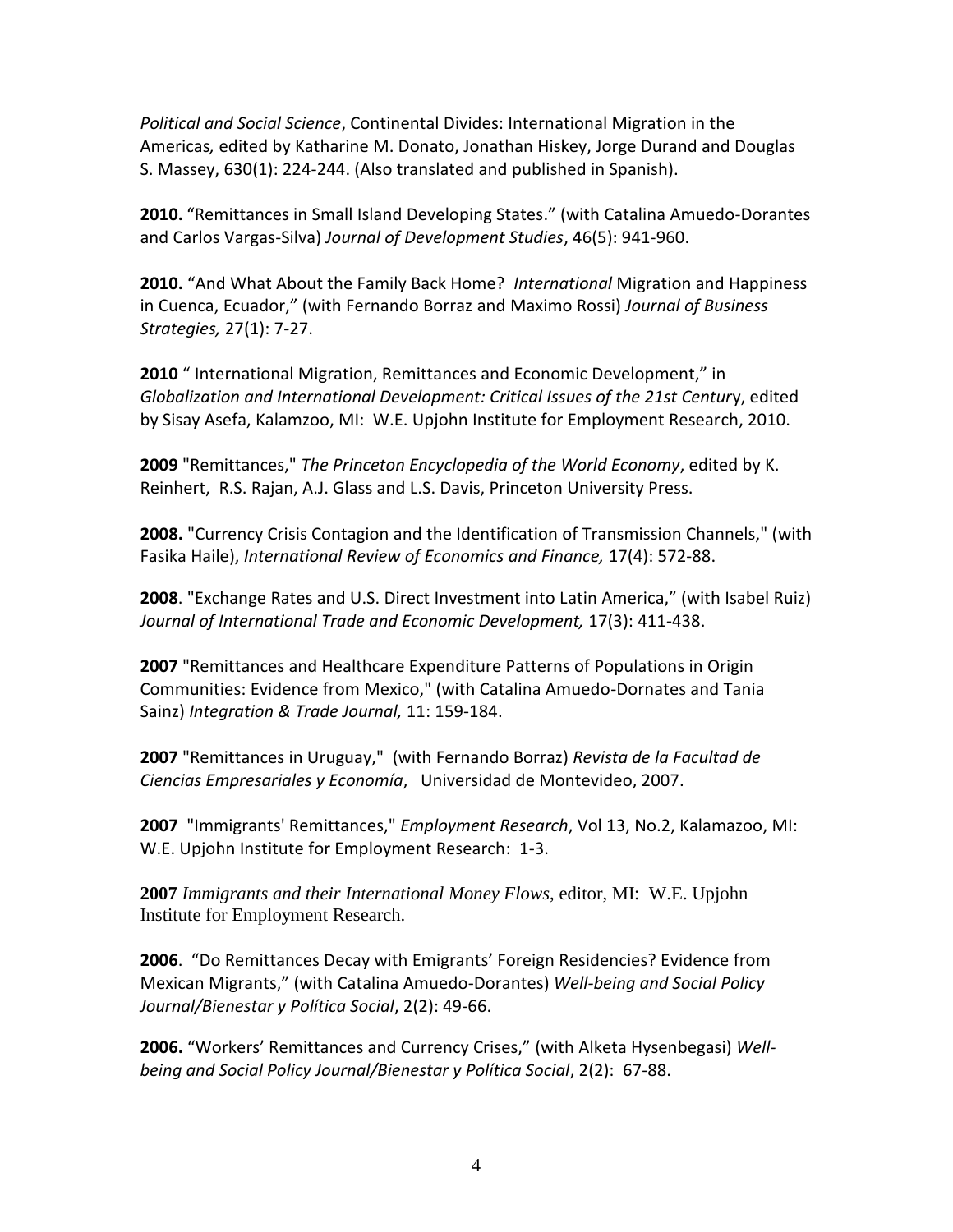**2006.** "Exchange Rate Regimes and Currency Crises: An Evaluation using Extreme Value Theory," (with Fasika D. Haile ) *Review of International Economics*, 14(4): 554-70.

**2006.** "Remittance Receipt and Business Ownership in the Dominican Republic," (with Catalina Amuedo-Dorantes) *World Economy*, 29(7): 939-56.

**2006.** "Remittances as Insurance: Evidence from Mexican Migrants," (with Catalina Amuedo-Dorantes) *Journal of Population Economics,* 19(2): 227-54.

**2006.** "Migration, Remittances and Male and Female Employment Patterns," (with Catalina Amuedo-Dorantes) *American Economic Review,* 96 (2): 222-26.

**2006.** "Requiring a Math Skills Unit: Results of a Randomized Experiment," (with Charles A. Stull*) American Economic Review*, 96(2): 437-41.

**2006** "Below the Surface: Underground Economic Activity," *Harvard International Review*, 27(4): 56-59.

**2006** "Dollarization and Illegal Immigration: Implications for NAFTA," in *Monetary Integration and Dollarization: No Panecea,* edited by Matias Vernengo, Edward Elgar: 93-108.

**2005** "On Remittances and Risk," in *Beyond Small Change: Making Migrant Remittances Count,* Donald F. Terry and Steven R. Wilson, editors, Washington D.C.: Inter-American Development Bank: 71-92.

**2005** "On the Remitting Patterns of Immigrants: Evidence from Mexican Survey Data," (with Catalina Amuedo-Dorantes and Cynthia Bansak) *Economic Review,* Federal Reserve Bank of Atlanta, 90(1): 37-58.

**2005.** "On the Use of Differing Money Transmission Methods by Mexican Immigrants" (with Catalina Amuedo-Dorantes) *International Migration Review*, 39(3): 554-576.

**2004.** "Workers' Remittances and the Real Exchange Rate: A Paradox of Gifts," (with Catalina Amuedo-Dorantes) *World Development,* 32(8): 1407-1417.

**2004.** "Exchange-Rate Uncertainty and Workers' Remittances," (with Matthew Higgins and Alketa Hysenbegasi) *Applied Financial Economics*, 14(6): 403-411.

**2003.** "Statistical Distributions and the Identification of Currency Crises," (with Catalina Amuedo-Dorantes) *Journal of International Money and Finance*, 22(4): 591- 609.

**2002.** "Precautionary Saving by Young Immigrants and Young Natives," (with Catalina Amuedo-Dorantes) *Southern Economic Journal*, 69(1): 48-71.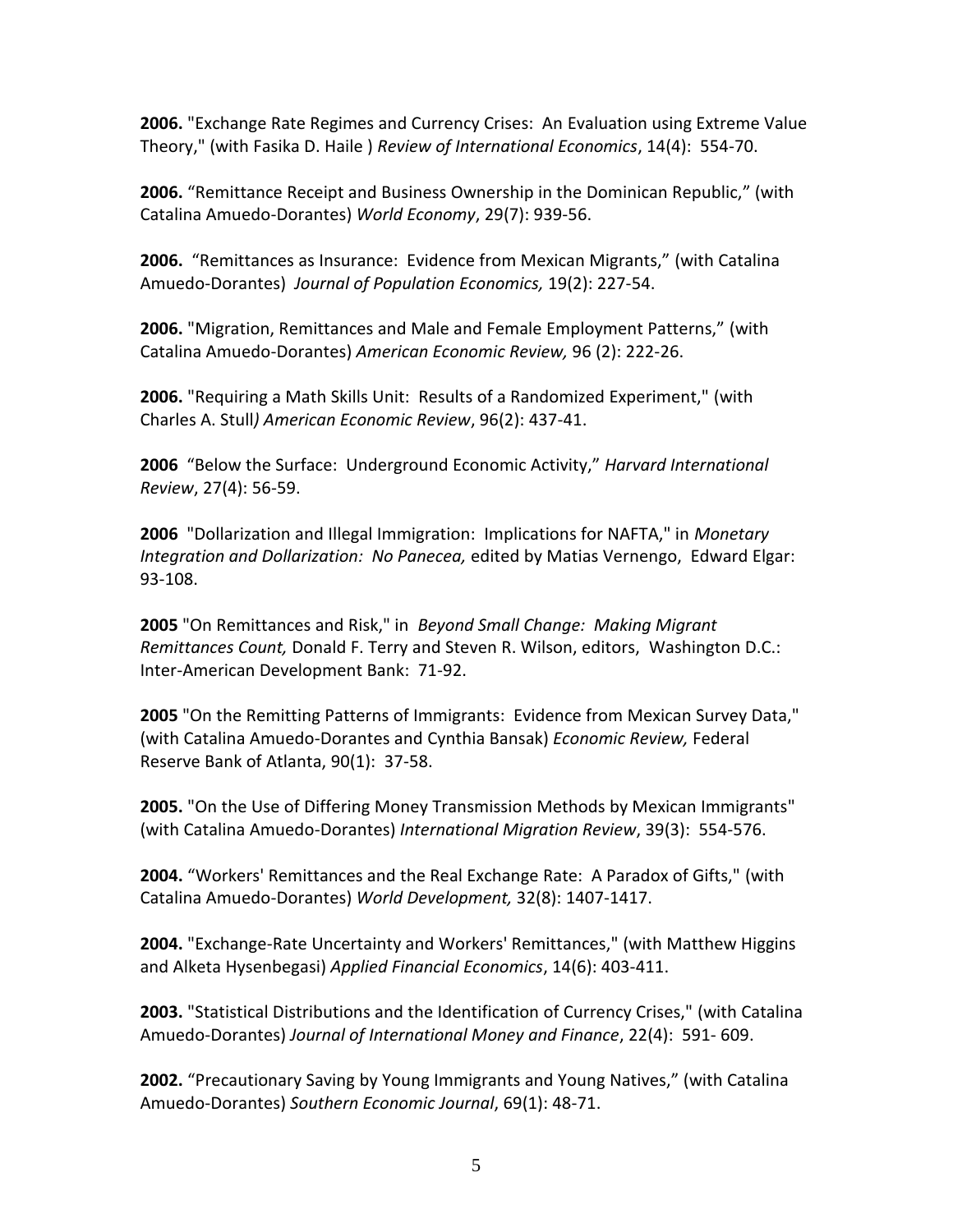**2001.** "Foreign Exchange Rates and Foreign Direct Investment," (with Catalina Amuedo-Dorantes) *International Trade Journal*, 15(3): 323-343.

**2001.** "Prewar and Postwar Macroeconomic Uncertainty: An International Perspective," (with Catalina Amuedo-Dorantes) *Journal of Macroeconomics*, 23(4): 615-631.

**2001.** "Exchange-Rate Uncertainty and Economic Performance," (with Catalina Amuedo-Dorantes) *Review of Development Economics*, Vol. 5, No. 3, October 2001, pp. 363-374.

**2000.** "Exchange-Rate Uncertainty and Dollarization: A Structural Vector Error Correction Approach to Estimating Money Demand," (with Mark Wheeler *) Applied Financial Economics*, 10(6): 685-692.

**1999.**"Expectations and the Black Market Premium," (with Mark Wheele) *Review of International Economics*, 7(2): 245-253.

**1997.** "Is the World Economy More Integrated Today than a Century Ago?" (with Mark Wheeler*) Atlantic Economic Journal*, 25(5): 139-154.

**1996** *Price Behavior in Illegal Markets*, Aldershot: Avebury.

**1996** *Exploring the Underground Economy*, editor, Kalamazoo, MI: W.E. Upjohn Institute for Employment Research.

**1995** "Illegal Immigration, Wage Volatility and NAFTA," *NAFTA: Law and Business Review of the Americas*, (3) :3-15.

**1992.** "Are Flexible Exchange Rates Really More Volatile? Evidence from the Early 1900s," *Applied Economics*, 24: 1213-1218.

**1992.** "Conditional Exchange-Rate Volatility and the Volume of International Trade: Evidence from the Early 1900s," *Review of Economics and Statistics*, 74: 325-329.

**1992** "Fernandez Florez's *Las Siete Columnas*: Mandeville Rehearsed," (with and Warren Samuels) *Research in the History of Economic Thought and Methodology*, Warren J. Samuels, ed., 9: 171-197.

**1991** "Exchange Risk and the Invoicing of Trade: Evidence from Seven European Countries," in *Selected Readings in International Trade*, Khosrow Fatemi (editor), New York: Taylor and Francis: 129-136.

**1989** "Exchange-Rate Volatility and the Currency Invoicing of International Trade,"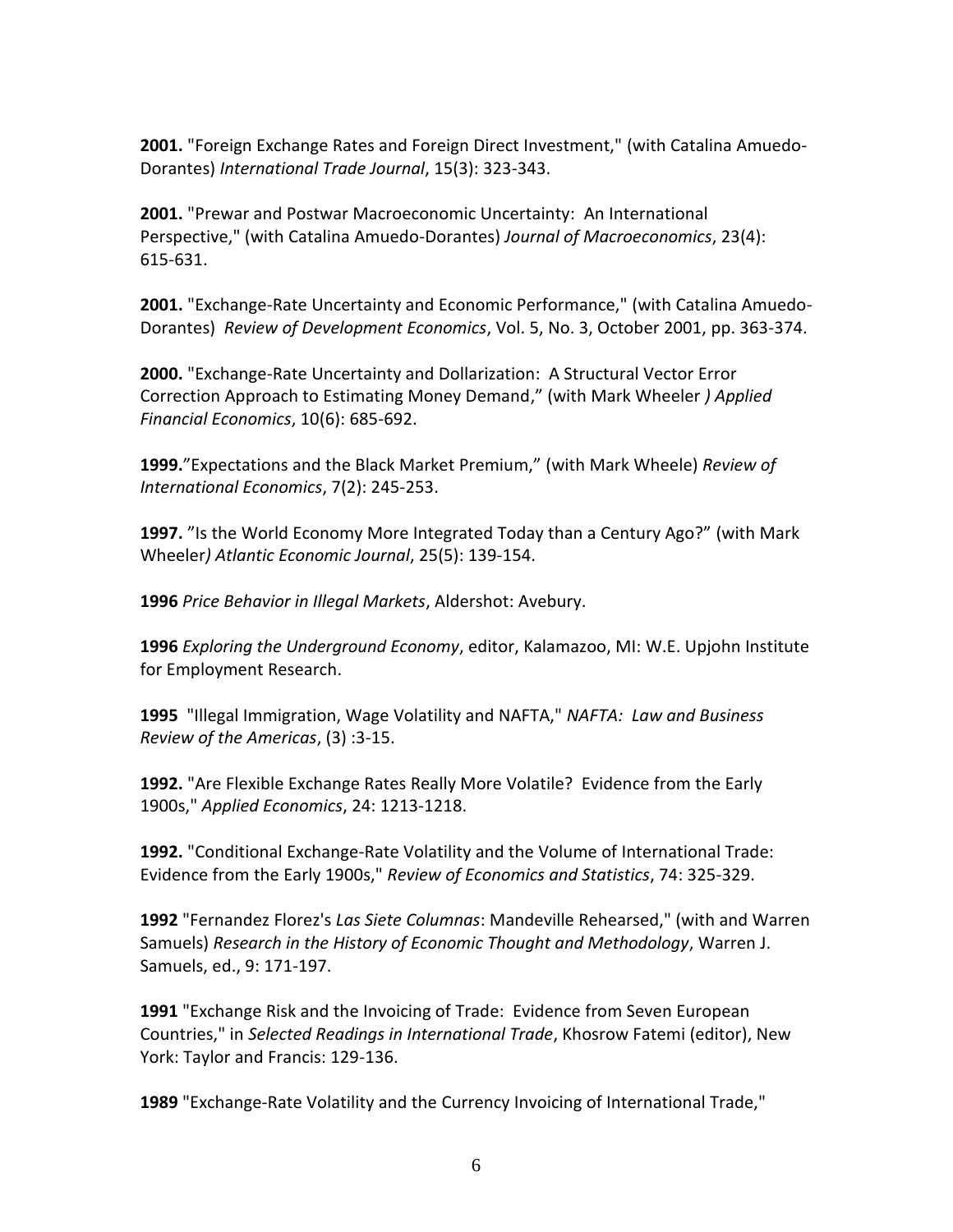*Proceedings of the International Trade and Finance Association*: 111-124.

**1988.** "Monetary Operating Procedures and Exchange Rate Volatility," *Quarterly Journal of Business and Economics*, 27: 3-22.

**1987.** "The ECU as International Money," *Journal of International Money and Finance*, 6: 299-314.

**1986.** "Pensions, Social Security, and Asset Accumulation,(with Stephen A. Woodbury) *Eastern Economic Journal*, 12: 273-81.

**1986** *Essays on Legal and Illegal Immigration*, editor, Kalamazoo,MI: W.E. Upjohn Institute for Employment Research

**1984.** "Composition and Variability of the SDR," *Review of Economics and Statistics*, 66: 308-14.

# **REARCH GRANTS, RESEARCH CONTRACTS AND AWARDS**

"Remittance Volatility and Household Asset Accumulation in Mexico," Co-Principle Investigator, BBVA Foundation January 2008-December 2009, €40,000.

"Remittances by Uruguayan Emigrants and their Impacts on Uruguayan Households," Fulbright Research Scholar, August 2006-November 2006. In residence at Universidad de Montevideo, Montevideo, Uruguay.

"Remittances and Risk: Evidence from Mexican Migrants," Co-Principle Investigator Department of Health and Human Services, National Institutes of Health, Grant # 1 R03 HD044524-01A1 March 2004-February 2006, \$138,770.

## **PREVIOUS SABBATICAL LEAVES**

2014-15, "Voluntary Return Programs: The Spanish Case," In residence in Salamanca, Spain and Oxford, UK.

2006-2007, "Remittances by Uruguayan Emigrants and their Impacts on Uruguayan Households," In residence in Montevideo, Uruguay.

1998-1999, "Immigration, Workers' Remittances and Economic Growth," In residence in Kalamazoo, MI.

1991-1992, "Price Behavior in Illegal Markets, " In residence in Kalamazoo, MI.

## **PROFESSIONAL AWARDS AND RECOGNITION**

Recipient of WMU, College of Arts and Sciences, Outstanding Achievement in Research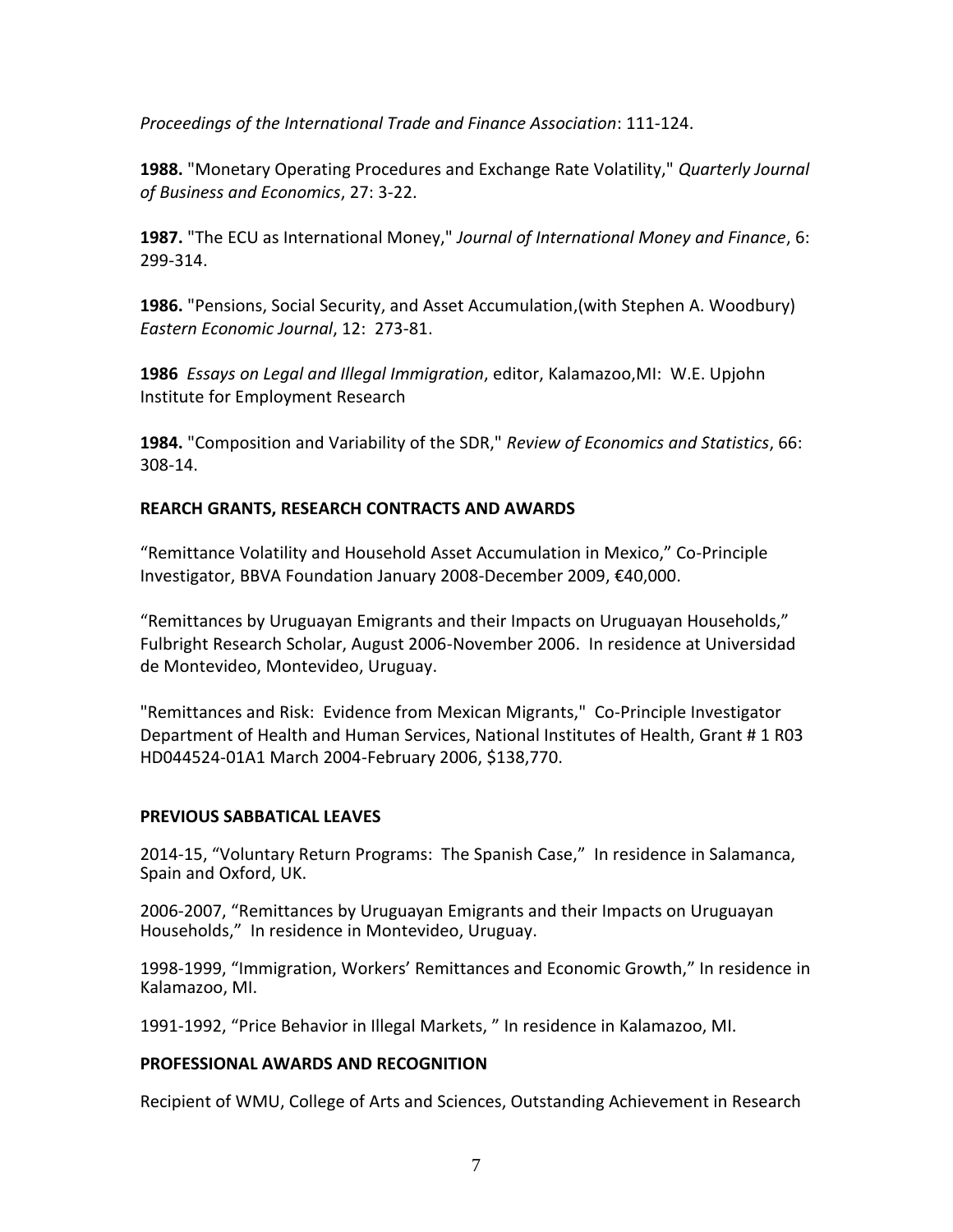and Creative Activity award, 2012-13.

#### **CONSULTATION ACTIVITIES**

"Report on 'Pilot Microenterprices Survey in Mexico,'" University of North Texas, August 15, 2007, \$500.

Consultant for project on Non-State Transnational Transfers, Moyniham Institute, Maxwell School, Syracuse University, October 18-19, 2007, (\$500).

Collaborated on UNU-WIDER project on Fragility and Development, 2006.

Project on Remittances with Inter-American Development Bank, September 2004-June 2005.

## **REFEREEING and reviewing ACTIVITIES**

## **Refereeing for Journals:**

*Review of Economics and Statistics, Journal of International Money and Finance, Quarterly Journal of Business and Economics, Journal of Economic Education*, U.S. Department of Agriculture (Economic Research Service), *Journal of Asian Economics, Applied Economics, Journal of Asia-Pacific Business, International Trade Journal, Journal of Economics and Business, Journal of Macroeconomics*, National Science Foundation, *Review of International Economics*, *International Review of Economics and Finance*, *Southern Economic Journal*, *Journal of Economic Studies, The Manchester School, International Economic Journal, Economic Development and Cultural Change, Empirical Economics, Emerging Markets Finance and Trade, Economics of Governance, World Development, International Migration*, World Bank, Inter-American Development Bank, *Journal of International Migration and Integration, Journal of Population Economics, Scandinavian Journal of Economics*, *Review of Economics of the Household, The Economics of Transition, American Journal of Sociology, Journal of Development Economics, Bulletin of Latin American Research, B.E. Journal of Macroeconomics., Estudios Economicos, International Migration Review, World Economy, American Sociological Review, Population and Environment, Empirical Finance, Demography, American Political Science Review, IZA Journal of Labor and Development, Oxford Bulletin of Economics and Statistics, Emerging Markets Finance and Trade.*

## **Research Selection Advisory Panels:**

National Science Foundation, Cross-Directorate Activities Program, Directorate for Social, Behavioral & Economic Sciences, Research Experiences for Undergraduate Sites Advisory Panel, Washington, D.C. October 16-17, 2006 and October 11-12, 2005.

International Assessment Board for the Irish Research Council, Dublin, June 2011, 2012, 2013, 2014, 2015, 2016.